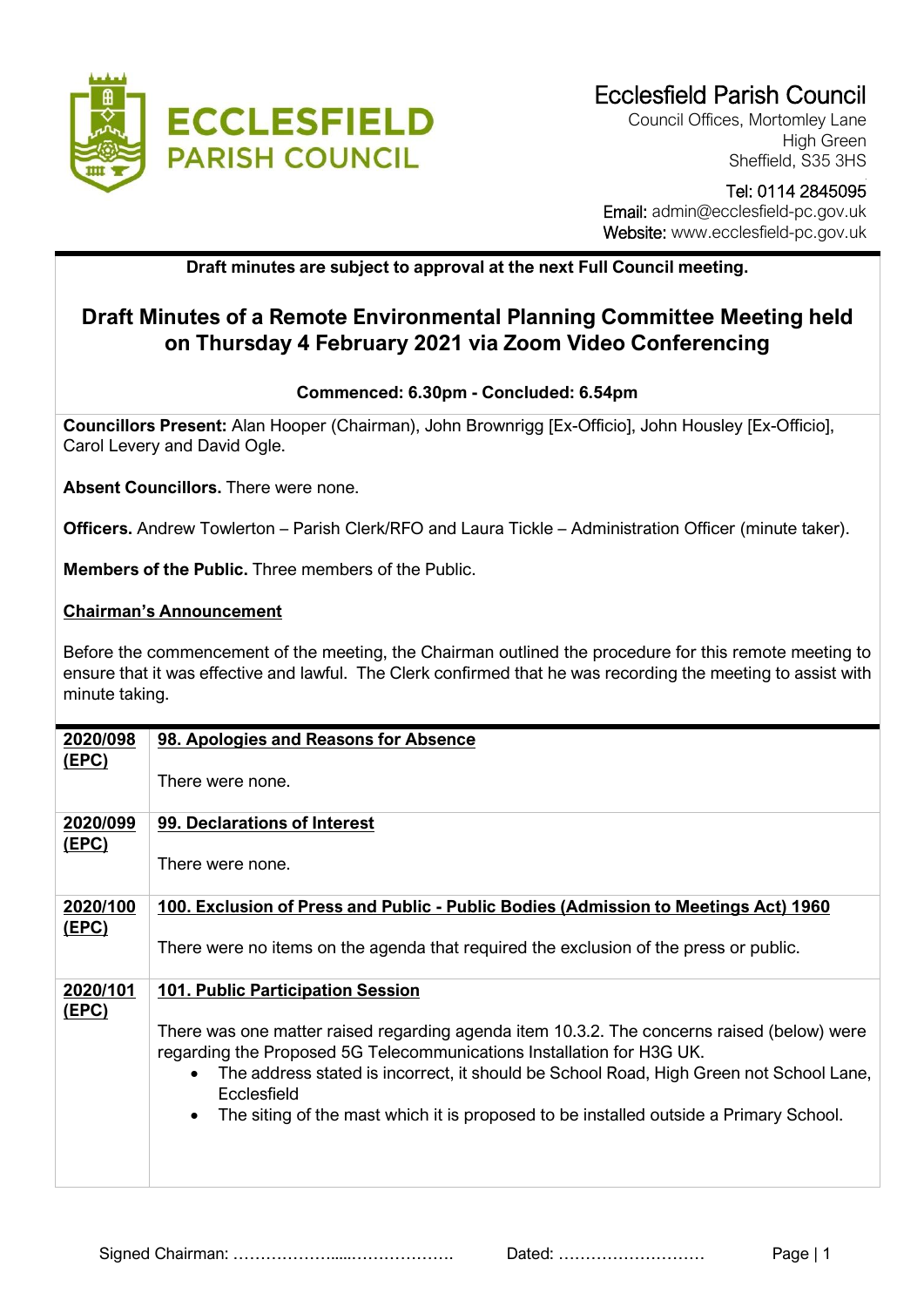| 2020/102 | <b>102. Environmental Planning Minutes</b>                                                                                                                                                                                                                                                                                                                                                                                                                                                                                                                                                                                                                                                                                                                                                                      |
|----------|-----------------------------------------------------------------------------------------------------------------------------------------------------------------------------------------------------------------------------------------------------------------------------------------------------------------------------------------------------------------------------------------------------------------------------------------------------------------------------------------------------------------------------------------------------------------------------------------------------------------------------------------------------------------------------------------------------------------------------------------------------------------------------------------------------------------|
|          | The approved minutes of the meetings held on 14 <sup>th</sup> January 2021 and 21 <sup>st</sup> January 2021 were<br>considered and the comments below were noted.                                                                                                                                                                                                                                                                                                                                                                                                                                                                                                                                                                                                                                              |
|          | Environmental Planning Minutes 14 <sup>th</sup> January 2021                                                                                                                                                                                                                                                                                                                                                                                                                                                                                                                                                                                                                                                                                                                                                    |
|          | Councillor Alan Hooper would like Sheffield City Council to be contacted again<br>regarding the footpath on Greenwood Road to Mortomley Lane, as no response has<br>been received to Ecclesfield Parish Council from previous queries.<br>The 4 telephone boxes in the Parish area which have been listed for removal from BT<br>$\bullet$<br>and objections have been received to their removal. The Parish Council has written to<br>BT asking that if one or more of them be removed, could the Council be given the<br>opportunity to adopt them as it may wish to re-use them, in particular, to install<br>defibrillators.                                                                                                                                                                                |
|          | Environmental Planning Minutes 21 <sup>st</sup> January 2021                                                                                                                                                                                                                                                                                                                                                                                                                                                                                                                                                                                                                                                                                                                                                    |
|          | Councillor Alan Hooper updated the Committee on a resident's request for a<br>٠<br>memorial bench in Grenoside in memory of his late father. Councillor Alan Hooper<br>has corresponded with the resident and met up with a family member to look for<br>sites around Grenoside to place the bench. Contact has been made with the<br>Community Centre in Grenoside and Friends of Grenoside Green to place a bench<br>outside the Community Centre. Friends of Grenoside Green have a policy of not<br>providing memorial benches. Councillor Alan Hooper and the resident's family are<br>hoping to find a suitable alternative location. Councillor Alan Hooper will continue<br>to stay in contact with the resident and his family with regards to the location and<br>installation of the memorial bench. |
| 2020/103 | <b>103. Planning Matters</b>                                                                                                                                                                                                                                                                                                                                                                                                                                                                                                                                                                                                                                                                                                                                                                                    |
| (EPC)    | 103.1 To note and consider the list of planning applications for comment since the last meeting<br>and any delegated to the Admin Officer in accordance with Council Policy.<br>Two were considered.                                                                                                                                                                                                                                                                                                                                                                                                                                                                                                                                                                                                            |
|          | Proposed by Councillor Alan Hooper and Seconded by Councillor David Ogle, and<br><b>RESOLVED:</b> That the Council has no objections or comments to make on these planning<br>applications, except for:                                                                                                                                                                                                                                                                                                                                                                                                                                                                                                                                                                                                         |
|          | 1) 21/00111/FUL – 5 Hesley Grove, Sheffield, S35 1TX – It was noted there was an objection<br>on this planning application by a resident but could not be accessed on the Sheffield City<br>Council Planning Portal. Councillor Alan Hooper has noted the objection and once he<br>has received it the concerns of the objection would be noted.<br>(5 in favour)                                                                                                                                                                                                                                                                                                                                                                                                                                               |
|          | 103.2 To receive and consider the Proposed Telecommunications Installation for H3G UK                                                                                                                                                                                                                                                                                                                                                                                                                                                                                                                                                                                                                                                                                                                           |
|          | It was noted by Councillor Alan Hooper that the site address stated on the letter for the above<br>proposed is incorrect, the address should be School Road, High Green not School Lane,<br>Ecclesfield. He has informed H3G UK of this error. There were concerns (noted below) from<br>Councillors to this proposed Telecommunications Installation for H3G UK.                                                                                                                                                                                                                                                                                                                                                                                                                                               |
|          | Strongly object to this being installed outside of a Primary School due to:<br>The site being situated right outside a Primary School.                                                                                                                                                                                                                                                                                                                                                                                                                                                                                                                                                                                                                                                                          |